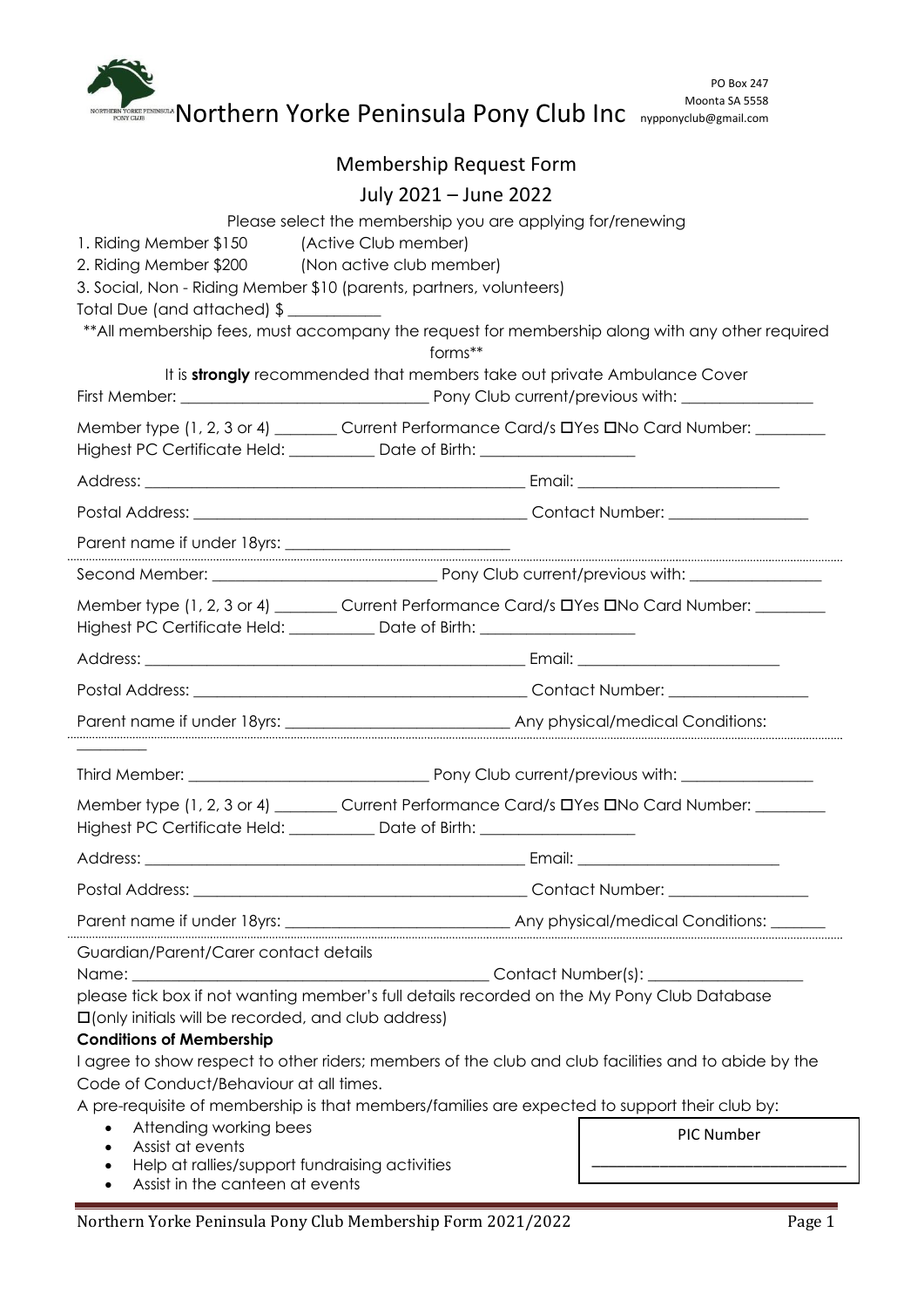

Membership Request Form cont'd

July 2021 – June 2022

*"Neither Northern Yorke Peninsula Pony Club nor the Pony Club Association Of South Australia Inc. accepts any liability for any accident, damage, injury or illness to horses, owners, riders, grounds, spectators or any other persons that may occur on our grounds."*

# **AUTHORISATION**

As the parent/guardian of/or I

- 1. I give consent for them to participate in organised activities with the Northern Yorke Peninsula Pony Club
- 2. I understand that my said child participates at their own risk and I will not at any time hold Northern Yorke Peninsula Pony Club or any of its Officers, Committee Members or Instructors liable or responsible for any injuries that I/my child/ren may suffer whilst involved in Pony Club Activities.
- 3. I authorise the instructor or club official to obtain medical assistance which is deemed necessary, and agree to pay all medical expenses, that may be incurred.

\_\_\_\_\_\_\_\_\_\_\_\_\_\_\_\_\_\_\_\_\_\_\_\_\_\_\_\_\_\_\_\_\_\_\_\_\_\_\_\_\_\_\_\_\_\_\_\_\_\_\_\_\_\_\_\_\_\_\_\_\_\_\_\_\_\_\_\_\_\_\_\_\_\_\_\_\_\_\_\_\_\_\_\_

- 4. I am aware that information contained on this form may be used when medical assistance is being sought otherwise the privacy of this information will be maintained.
- 5. I agree to ensure I/my child/ren has all relevant medication with them whilst participating in organised activities. (e.g. Asthma inhaler)

Signature of parent/guardian/member: Name:\_\_\_\_\_\_\_\_\_\_\_\_\_\_\_\_\_\_\_\_\_Date:\_\_\_\_\_\_\_\_\_\_\_\_\_\_

|                                                                                 | <b>TOTAL DUE</b>                                           |  |  |  |  |
|---------------------------------------------------------------------------------|------------------------------------------------------------|--|--|--|--|
|                                                                                 |                                                            |  |  |  |  |
| Key Hire Fee                                                                    |                                                            |  |  |  |  |
| <b>Total Received</b>                                                           |                                                            |  |  |  |  |
|                                                                                 | Please tick this box if you hold a current gate key $\Box$ |  |  |  |  |
| and enter your Key number:                                                      |                                                            |  |  |  |  |
| PIC Number REGISTRATION/APPLICATION<br>Please down load the form from the below | Private Health Cover: Yes $\Box$ No $\Box$                 |  |  |  |  |
| site<br>http://www.pir.sa.gov.au/ data/assets/                                  |                                                            |  |  |  |  |
| pdf_file/0015/24216/New_Registration_A                                          |                                                            |  |  |  |  |
| pplication_Form_December_2010.pdf                                               |                                                            |  |  |  |  |
| <b>OFFICE USE</b>                                                               |                                                            |  |  |  |  |
| Membership Request Form (pages 1 & 2                                            | H                                                          |  |  |  |  |
| Medical Form (page 3)                                                           |                                                            |  |  |  |  |
| Using Images consent form for riders (page 4)                                   |                                                            |  |  |  |  |
| Grounds Key request Form (pages 5 & 6)                                          |                                                            |  |  |  |  |
| PIC Number                                                                      |                                                            |  |  |  |  |
| Information Flyer & Newsletter provided                                         |                                                            |  |  |  |  |
| Copy of Code of Conduct given & Signed                                          |                                                            |  |  |  |  |
|                                                                                 |                                                            |  |  |  |  |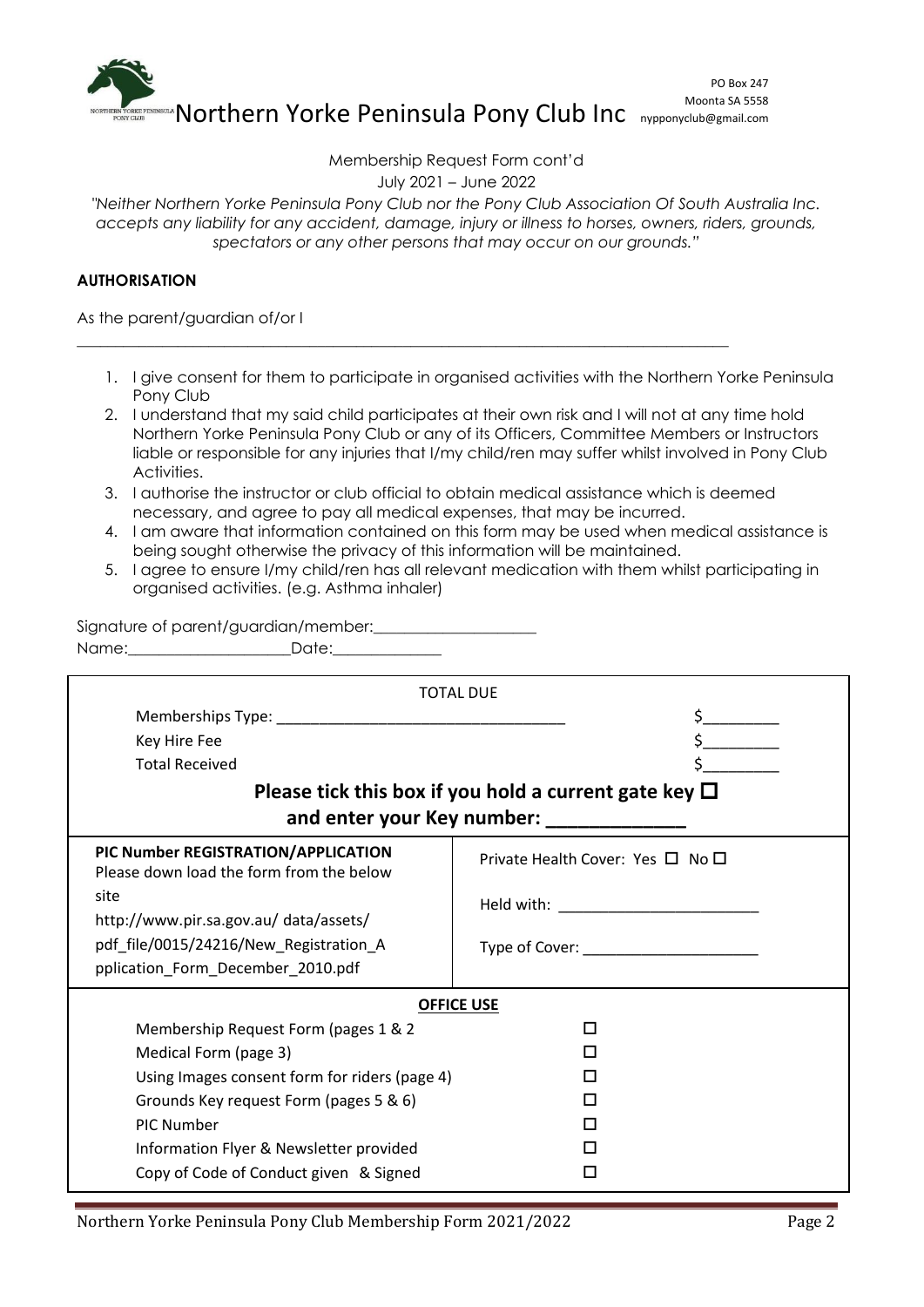

Moonta SA 5558 Moonta SA 5558

# **MEDICAL FORM**

| <b>Phone Number/s:</b>                                                                                                                | (H) | (W) | (Mob) |  |
|---------------------------------------------------------------------------------------------------------------------------------------|-----|-----|-------|--|
| <b>Phone Number/s:</b>                                                                                                                | (H) | (W) | (Mob) |  |
|                                                                                                                                       |     |     |       |  |
|                                                                                                                                       |     |     |       |  |
| Please indicate with a star on the name of the rider who wears a medical bracelet or<br>something similar to identify their condition |     |     |       |  |

| Heart Problems YES/NO                                                                                                                                                                                                          | Diabetes YES/NO |  |  |  |  |
|--------------------------------------------------------------------------------------------------------------------------------------------------------------------------------------------------------------------------------|-----------------|--|--|--|--|
| Respiratory Problems YES/NO                                                                                                                                                                                                    | Epilepsy YES/NO |  |  |  |  |
| Allergies YES/NO If yes, please Specify:                                                                                                                                                                                       |                 |  |  |  |  |
| <b>Blood Pressure YES/NO</b>                                                                                                                                                                                                   | Phobias YES/NO  |  |  |  |  |
| Medication Required YES/NO If yes, please specify:                                                                                                                                                                             |                 |  |  |  |  |
| Other Information: The Contract of the Contract of the Contract of the Contract of the Contract of the Contract of the Contract of the Contract of the Contract of the Contract of the Contract of the Contract of the Contrac |                 |  |  |  |  |
| Ambulance Insurance YES/NO                                                                                                                                                                                                     |                 |  |  |  |  |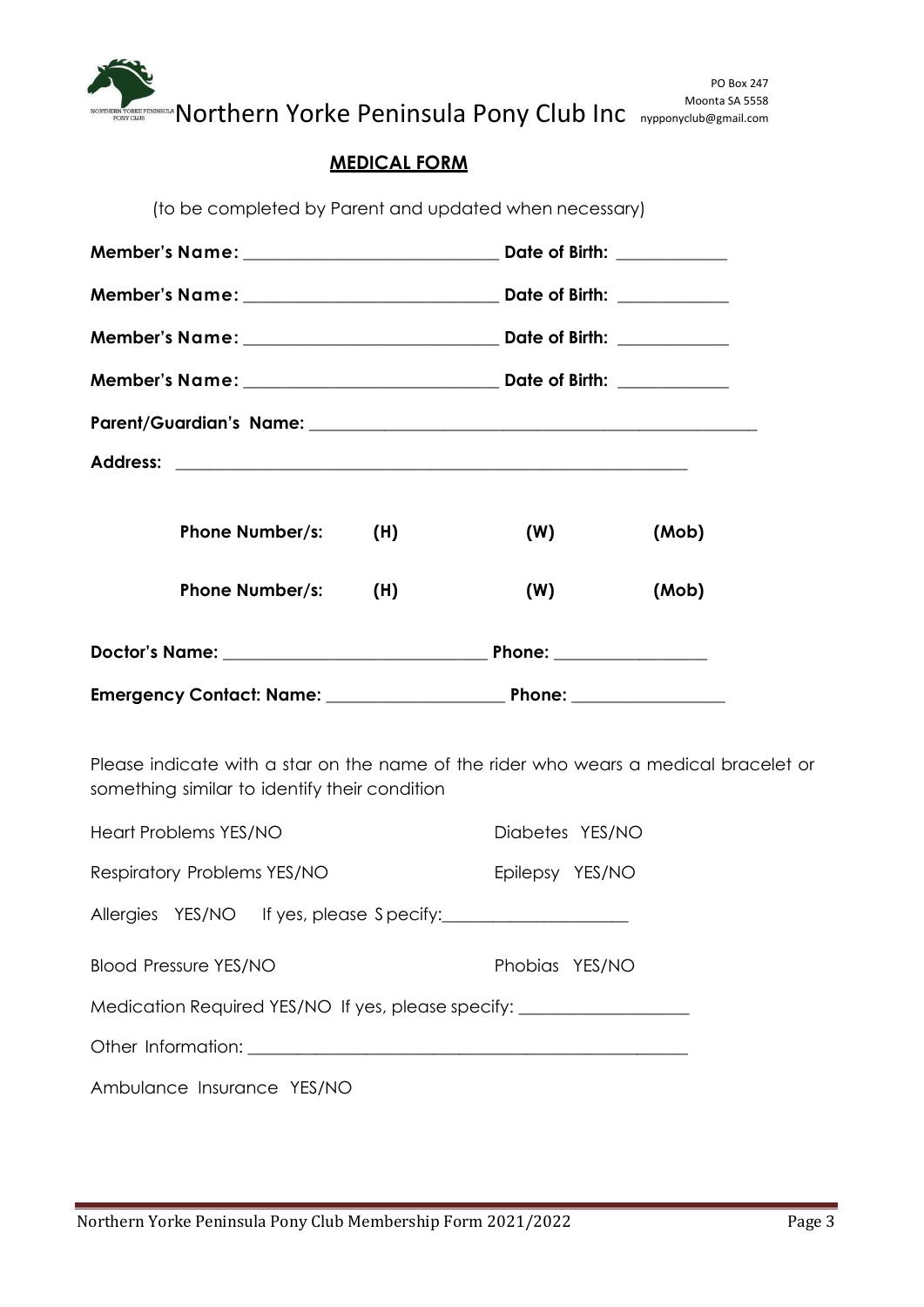

Using images ofchildren/Consent form for Northern Yorke Peninsula Pony Club

| Address: |
|----------|

Contact tel no: \_\_\_\_\_\_\_\_\_\_\_\_\_\_\_\_\_\_\_\_\_\_\_\_\_\_\_\_\_\_\_\_\_\_\_\_\_\_\_\_\_\_\_\_\_\_\_\_\_\_\_\_\_\_\_\_\_\_\_\_\_\_\_\_\_\_

Name of child/ren:

Northern Yorke Peninsula Pony Club may at times \*take photographs / \*make a video recording of your \*child/ren for promotional purposes. These images may appear in our printed publications, in the media, on video, on our website, social media or on all five. *(\*Please delete as appropriate.)*

To comply with the *Copyright act 1969* (Cth) and *Privacy Act1988 (Cth) and any other applicable laws*, we need your permission before we take any images of your \*child/ren. Please read, then sign and date the form where shown. Please return the completed form to: NYPPC Secretary, PO Box 247, MOONTA SA 5558

# **Acknowledge and agree that;**

- 1. I am the parent/guardian of the child named above
- 2. I consent to the collection, storage, disclosure and use of the child's image, voice and/or identity by or on behalf of the Northern Yorke Peninsula Pony Club for the purpose of advertising promotion or any other purposes ( including press, TV, print publications, website and advertisements or any other means of communication whatsoever)
- 3. I consent to details of the child for the specified use as above.
- 4. copyright in any recordings made or image taken by or on behalf of the Northern Yorke Peninsula Pony Club of the child orany performance of the child, in connection with the specified purpose is owned by the Northern Yorke Peninsula Pony Club andI further agree that any use by the Northern Yorke Peninsula Pony Club of the child's performance or image is authorised forthe purpose of the Copyright Act 1968 (Cth), Privacy Act 1988 (Ctn) and any other applicable laws;
- 5. The child's participation in the requested purpose may be edited at the sole discretion of the Northern Yorke Peninsula Pony Club.
- 6. Northern Yorke Peninsula Pony Club is not obligated to include the child in the specified purpose;
- 7. There will be no payment or other consideration paid for the use of the childs image, voice and/or identity.
- $\square$  I consent for my child/rens image, voice and/or identity to be used for an undefined period unless notification is given in writing to the Northern Yorke Peninsula Pony Club Committee
- $\Box$  I do not consent for my child/rens image/voice/identity to be used

Name: \_\_\_\_\_\_\_\_\_\_\_\_\_\_\_\_\_\_\_\_\_\_\_\_\_\_\_\_\_ Signature: \_\_\_\_\_\_\_\_\_\_\_\_\_\_\_\_\_\_\_\_ Date: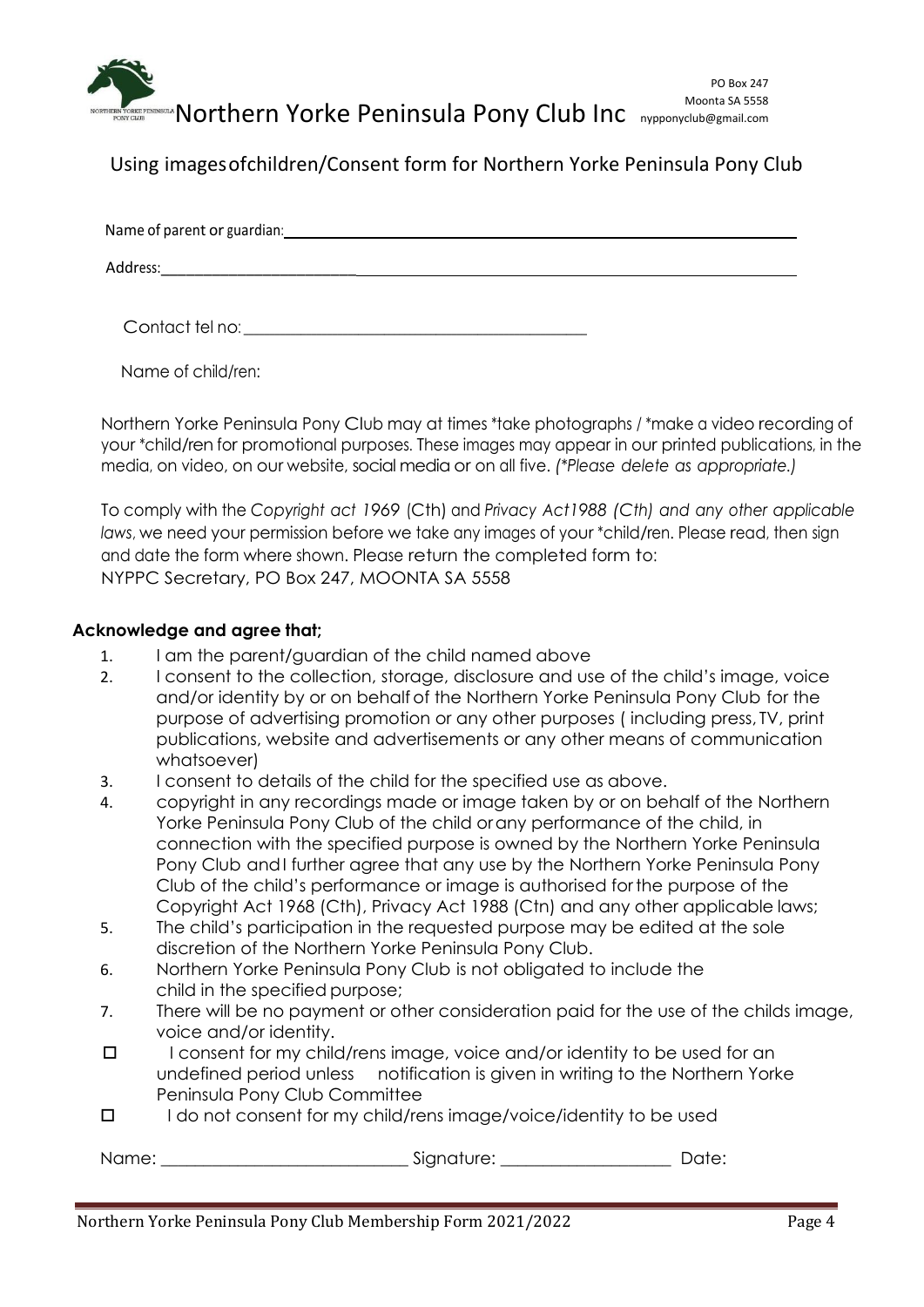

# NORTHERN YORKE PENINSULA PONY CLUB APPLICATION FOR PERMISSION TO USE GROUNDS OUTSIDE RALLY TIMES

As a fully paid up riding member of Northern Yorke Peninsula Pony Club, I would like to apply permission for;

To ride on NYPPC grounds, outside rally times. Please LIST all **fully paid up financial** riding members of your family who wish to ride on Club Grounds.

……………………………… ………………………………… Applicant to sign extending Club Secretary to sign

I UNDERSTAND THAT WHILE RIDING;

o Riders MUST have permission of the Club

\_\_\_\_\_\_\_\_\_\_\_\_\_\_\_\_\_\_\_\_\_\_\_\_\_\_\_\_\_\_\_\_\_\_\_\_\_\_\_\_\_\_\_\_\_\_\_\_\_\_\_\_\_\_\_\_ \_\_\_\_\_\_\_\_\_\_\_\_\_\_\_\_\_\_\_\_\_\_\_\_\_\_\_\_\_\_\_\_\_\_\_\_\_\_\_\_\_\_\_\_\_\_\_\_\_\_\_\_\_\_\_\_ \_\_\_\_\_\_\_\_\_\_\_\_\_\_\_\_\_\_\_\_\_\_\_\_\_\_\_\_\_\_\_\_\_\_\_\_\_\_\_\_\_\_\_\_\_\_\_\_\_\_\_\_\_\_\_\_

- o Junior riders MUST be accompanied by an adult. This is especially important if intending to jump, but applies to all other riding activities as well.
- o Riders MUST wear currently approved riding helmet and riding boots
- o Riders do so at their own risk.

FURTHER TO THESE REQUIRMENTS

- o Riders are expected to and responsible to, check the grounds and equipment prior to use.
- o Riders are not to interfere with other activities/practise schedules outside rally times.
- o Any equipment used must be put away after use.
- o Should damage occur/or be noticed to any club property/equipment, it should be reported to the Club President as soon as possible.

………………………………… …………………………………… Applicant to sign and Date Club Secretary to sign and Date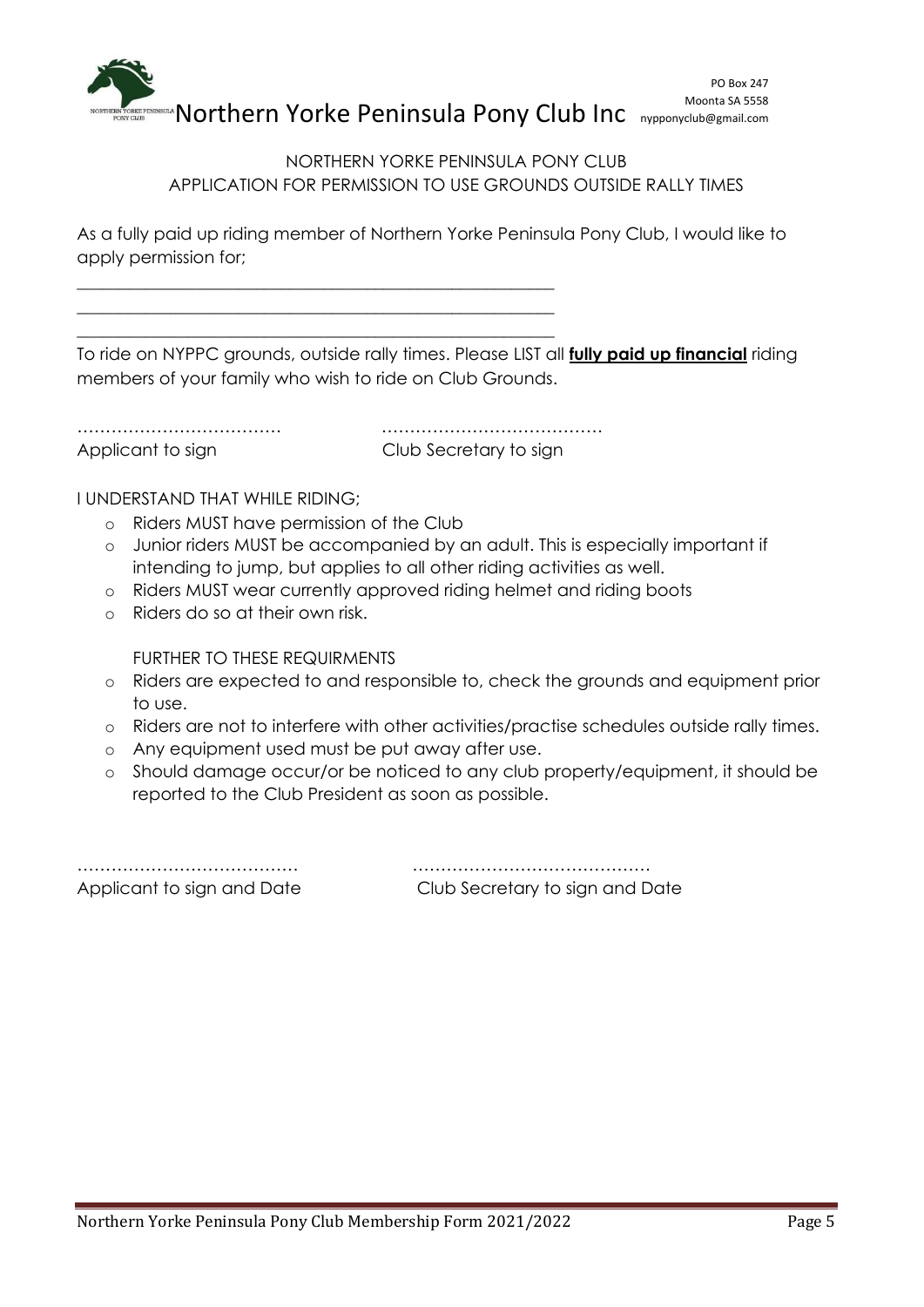

### PCASA Code of Behaviour (As per 2021 PCASA Rule Book)

#### **Riders**

- 1. Play by the rules.
- 2. Never argue with an official. If you disagree, have your captain, coach or manager approach the official at a suitable time.
- 3. Control your temper. Verbal abuse of officials and sledging other players, deliberately distracting or provoking an opponent are not acceptable or permitted behaviours in any sport.
- 4. Work equally hard for yourself and/or your team. Your team's performance will benefit, so will you.
- 5. Be a good sport. Applaud all good performances whether by your team or theopposition.
- 6. Treat all participants in your sport as you like to be treated. Do not bully or take unfair advantage of anothercompetitor.
- 7. Cooperate with your instructors, coaches, judges, officials, team-mates and opponents. Without them there would be no competition.
- 8. Participate for your own enjoyment and benefit, not just to please parents and instructors.
- 9. Respect the rights, dignity and worth of all participants regardless of their age, gender, ability, cultural background orreligion.

#### **Parents**

- 1. Remember that children participate in sport for their enjoyment, not yours .
- 2. Encourage children to participate, do not force them.
- 3. Focus on the child's efforts and performance rather than winning or losing.
- 4. Encourage children always to play according to the rules and to settle disagreements without resorting to hostility or violence.
- 5. Never ridicule or yell at a child for making a mistake or losing a competition.
- 6. Remember that children learn best by example. Appreciate good performances and skilful plays by all participants.
- 7. Support all efforts to remove verbal and physical abuse from sporting activities.
- 8. Show appreciation for instructors, officials and administrators. Without them, your child could not participate.
- 9. Respect the rights, dignity and worth of every member regardless of their gender, ability, cultural background orreligion.

## **Administrators**

- 1. Involve members in planning, leadership, evaluation and decision making related to the activity.
- 2. Give all members equal opportunities toparticipate.
- 3. Create pathways for members to participate in sport not just as a player but as a coach, referee, administrator etc.
- 4. Ensure that rules, equipment length of games and training schedules are modified to suit the age, ability and maturity level of all riders.
- 5. Provide quality supervision and instruction for riders of all levels and ages.
- 6. Remember that members participate for their enjoyment and benefit. Do not overemphasise awards.
- 7. Help instructors and officials highlight appropriate behaviour and skill development and help improve the standards of instruction and officiating.
- 8. Ensure that everyone involved in sport emphasises fair play, and not winning at all costs.
- 9. Give a code of behaviour sheet to spectators, officials, parents, instructors, riders and the media, and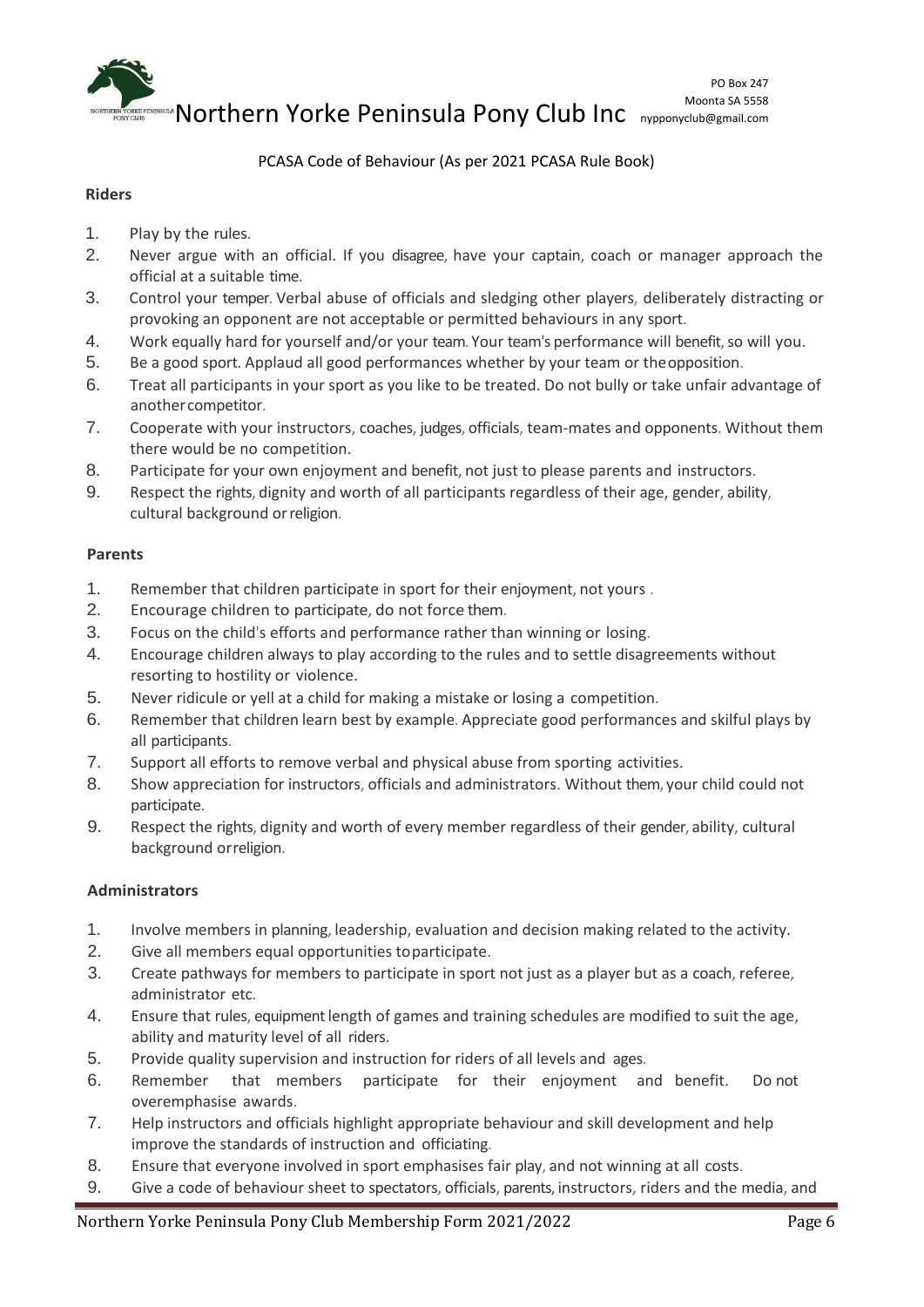

encourage them to followit.

- 10. Remember, you set an example. Your behaviour and comments should be positive and supportive.
- 11. Support implementation of the National Junior Sport Policy.
- 12. Make it clear that abusing members in any way is unacceptable and will result in disciplinary action.
- 13. Respect the rights, dignity and worth of every member regardless of their age, gender, ability, cultural background orreligion

# **Officials**

- 1. Modify rules and regulations to match the skill levels and needs of members.
- 2. Compliment and encourage allparticipants.
- 3. Be consistent, objective and courteous when making decisions.
- 4. Condemn unsporting behaviour and promote respect for all opponents.
- 5. Emphasise the spirit of the competition rather than the errors.
- 6. Encourage and promote rule changes which will make participation more enjoyable.
- 7. Be a good sport yourself. Actions speak louder than words.
- 8. Keep up to date with the latest trends in officiating and the principles of growth and development ofmembers.
- 9. Remember, you set an example. Your behaviour and comments should be positive and supportive.
- 10. Place the safety and welfare of the participants above all else.
- 11. Give all members a "fair go" regardless of their age, gender, ability, cultural background or religion.

## **Instructors/Coaches**

- 1. Remember that members participate for pleasure and winning is only part of the fun.
- 2. Never ridicule or yell at a young rider for making a mistake or not coming first.
- 3. Be reasonable in your demands on riders" time, energy and enthusiasm.
- 4. Operate within the rules and spirit of your sport and teach your riders to do the same.
- 5. Ensure that the time riders spend with you is a positive experience. All members are deserving of equal attention andopportunities.
- 6. Avoid overplaying the talented riders; all riders need and deserve equal time.
- 7. Ensure that equipment and facilities meet safety standards and are appropriate to the age and ability of all riders.
- 8. Display control, respect and professionalism to all involved with the sport. This includes opponents , instructors, officials, administrators, the media, parents and spectators. Encourage riders to do the same.
- 9. Show concern and caution towards sick and injured riders. Follow the advice of a physician when determining whether an injured rider is ready to recommence training or competition.
- 10. Obtain appropriate qualifications and keep up to date with the latest coaching practices and the principles of growth and development ofmembers.
- 11. Any physical contact with a member should be appropriate to the situation and necessary for the player's skill development.
- 12. Respect the rights, dignity and worth of every member regardless of their age, gender, ability, cultural background orreligion.